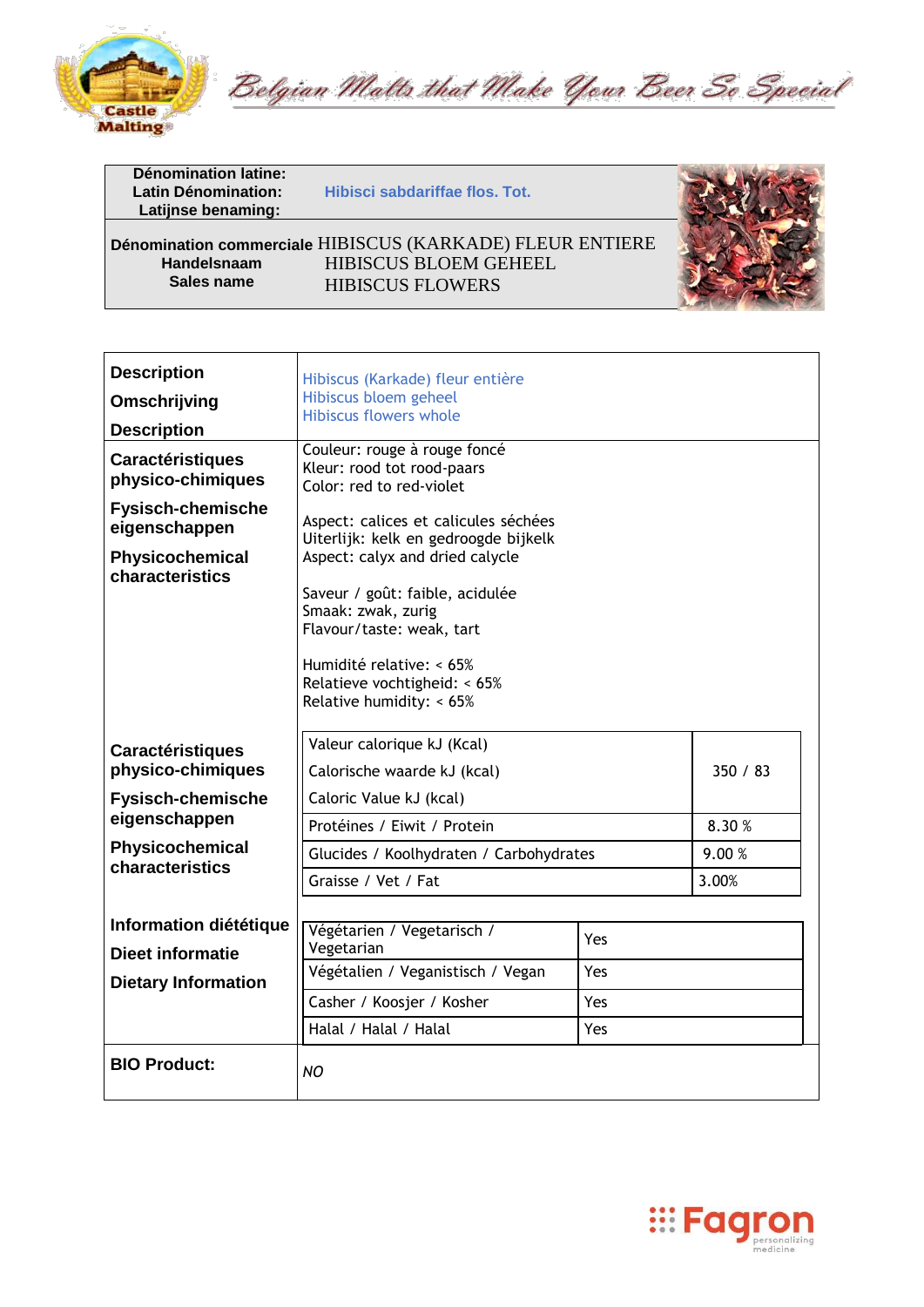

Belgian Malts that Make Your Beer So Special

**Latin Dénomination: Hibisci sabdariffae flos. Tot.** 





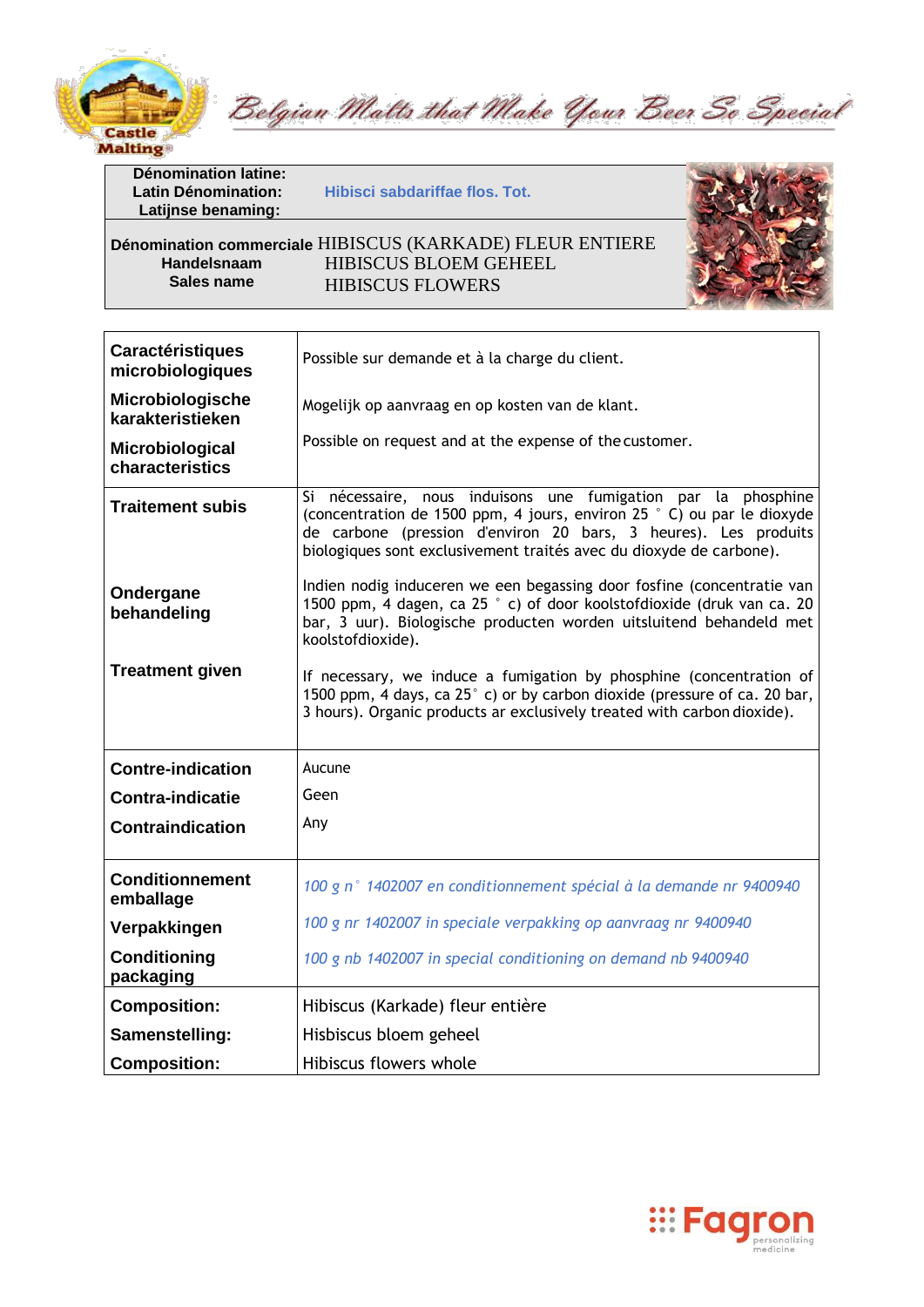

Belgian Malts that Make Your Beer So Special

**Latin Dénomination: Hibisci sabdariffae flos. Tot.** 



**Pénomination commerciale HIBISCUS (KARKADE) FLEUR ENTIERE<br>
<b>HIBISCUS BLOEM GEHEEL Handelsnaam** HIBISCUS BLOEM GEHEEL<br> **Sales name** HIBISCUS ELOWERS **HIBISCUS FLOWERS** 

| Données d'étiquetage | HIBISCUS (KARKADE) FLEUR ENT                |
|----------------------|---------------------------------------------|
| <b>Etiket</b>        | <b>HIBISCUS BLOEM GEHEEL</b>                |
| Labelling            | <b>HIBISCI FLOS</b>                         |
|                      | Le numéro de lot se trouve sur l'étiquette  |
|                      | Het lotnummer is aanwezig op het etiket     |
|                      | The batch number is located on the label    |
|                      | Date de durabilité minimale: 48 mois        |
|                      | Datum van minimale houdbaarheid: 48 maanden |
|                      | Minimum durability date: 48 month           |

• **Liste des allergènes selon la réglementation européenne 116/20011 annexe II / Verordering (EU) nr 1169/2011 betreffende de verstrekking van voedselinformatie (allergenen) aan consumenten / ALLERGENS according to Regulation (Eu) No 1169/2011 Annex II**

|                                                                                                                                                                                                                                                                                                                                                                                                                                | Présent dans<br>le produit<br>Aanwezig in<br>het product<br><b>Present in</b><br>the product | Présent dans<br>la société<br>Aanwezig in<br>het bedrijf<br><b>Present in</b><br>the factory | Contamination<br>croisée<br>maitrisée<br>Kruisbesmetting<br>beheerst<br><b>Cross</b><br>contamination<br>mastered |
|--------------------------------------------------------------------------------------------------------------------------------------------------------------------------------------------------------------------------------------------------------------------------------------------------------------------------------------------------------------------------------------------------------------------------------|----------------------------------------------------------------------------------------------|----------------------------------------------------------------------------------------------|-------------------------------------------------------------------------------------------------------------------|
| Céréales contenant du gluten, et produits à base de ces céréales<br>Glutenbevattende<br>namelijk<br>tarwe<br>granen,<br>(zoals<br>spelt<br>en<br>khorasantarwe), rogge, gerst, haver of de hybride soorten daarvan en<br>producten op basis van glutenbevattende granen<br>Cereals containing gluten, namely: wheat (such as spelt and khorasan<br>wheat), rye, barley, oats or their hybridised strains, and products thereof | No                                                                                           | Yes                                                                                          | Yes                                                                                                               |
| Crustacés et produits à base de crustacés<br>Schaaldieren en producten op basis van schaaldieren<br>Crustaceans and products thereof                                                                                                                                                                                                                                                                                           | No                                                                                           | No.                                                                                          | No                                                                                                                |

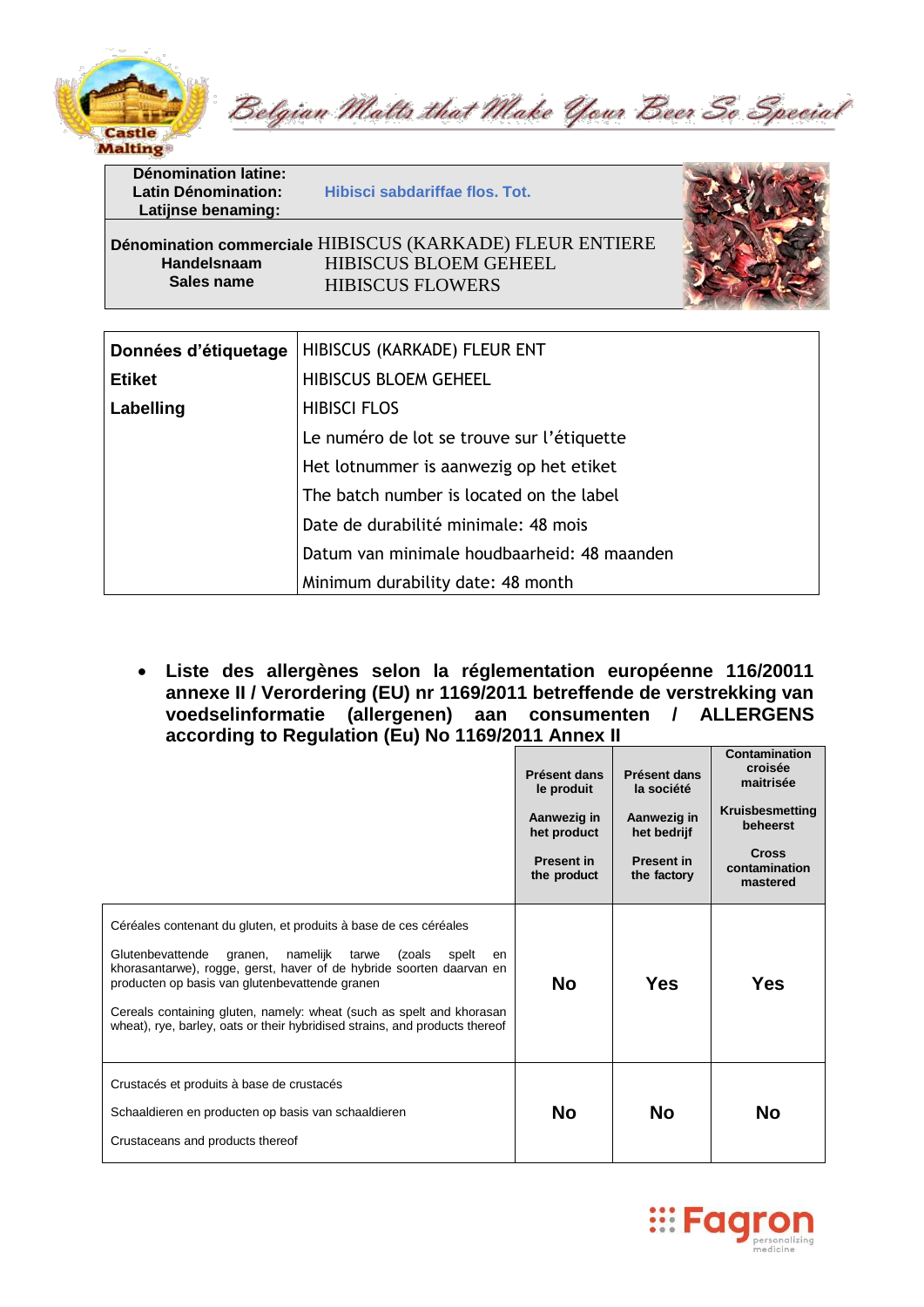

Belgian Malts that Make Your Beer So Special

**Latin Dénomination: Hibisci sabdariffae flos. Tot.** 

### **Dénomination commerciale HIBISCUS (KARKADE) FLEUR ENTIERE<br>
HIBISCUS BLOEM GEHEEL Francelsnaam FRANGELOUS BLOEM GEHEEL<br>
<b>Sales name** FRANGELIS ELOWERS **HIBISCUS FLOWERS**





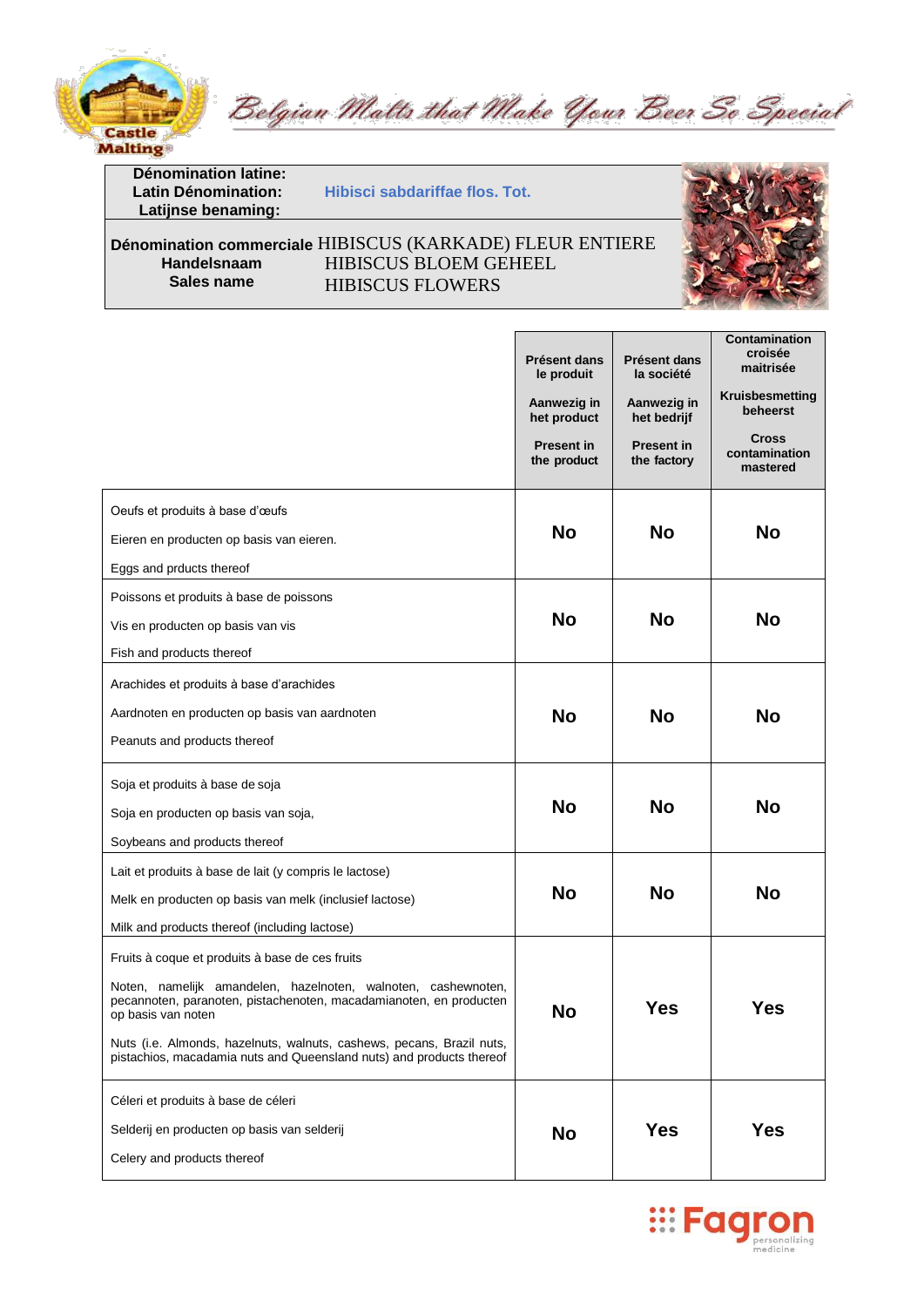

Belgian Malts that Make Your Beer So Special

**Latin Dénomination: Hibisci sabdariffae flos. Tot.** 

#### **Dénomination commerciale HIBISCUS (KARKADE) FLEUR ENTIERE<br>
HIBISCUS BLOEM GEHEEL Handelsnaam** HIBISCUS BLOEM GEHEEL<br>Sales name<br>HIBISCUS ELOWERS **HIBISCUS FLOWERS**



# • **Organismes génétiquement modifiés (OGM) / Genetisch gemodificeerde organismen (GMO) /Genetically modified organims (GMO)**

Conformément aux règlements (CE) n ° 1829/2003 et 1830/2003, le produit n'est ni génétiquement modifié ni contient d'ingrédients génétiquement modifiés. Il n'y a pas besoin de déclaration acc. aux règlements mentionnés ci-dessus.

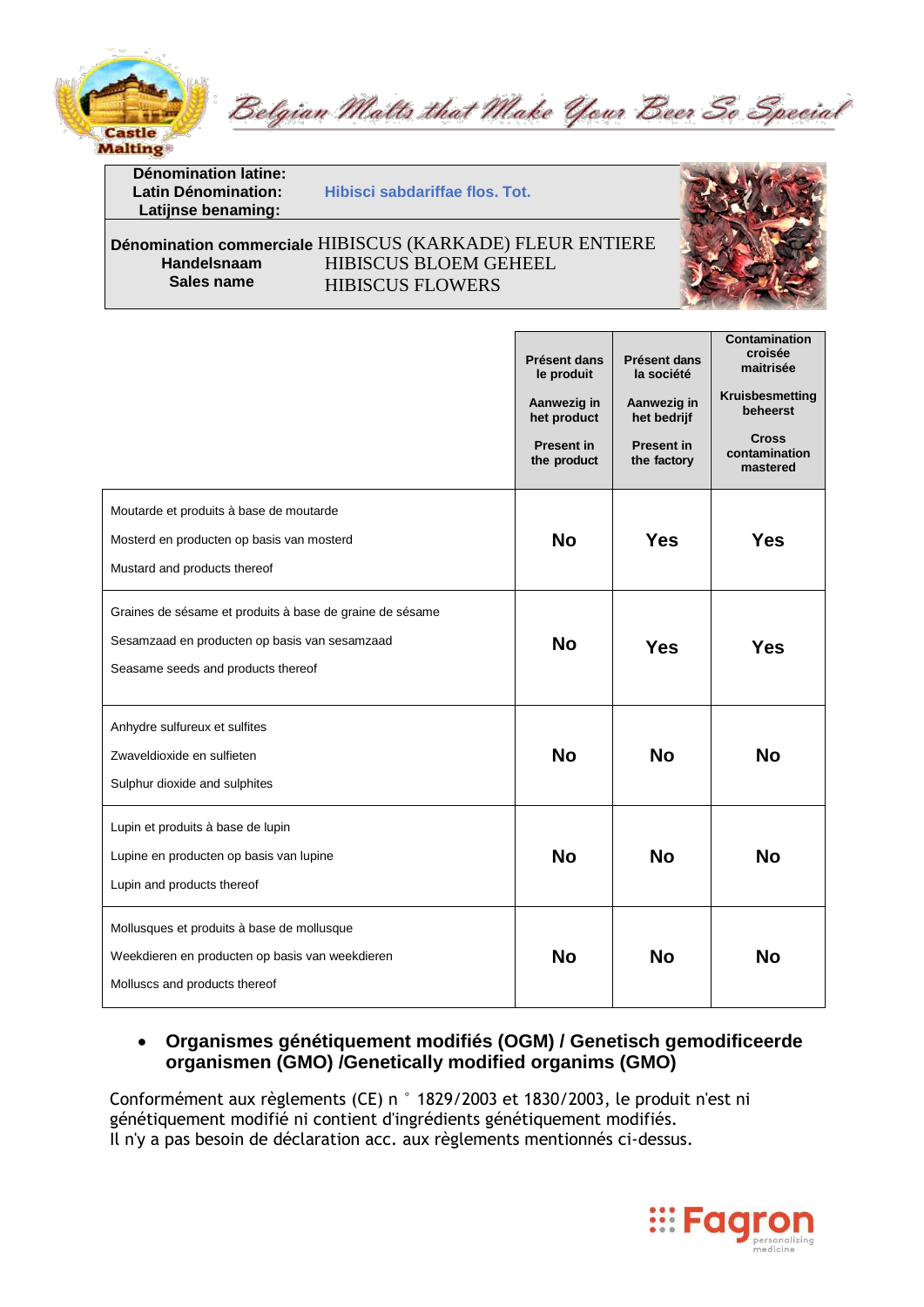

Belgian Malts that Make Your Beer So Special

**Latin Dénomination: Hibisci sabdariffae flos. Tot.** 



**Pénomination commerciale HIBISCUS (KARKADE) FLEUR ENTIERE<br>
<b>HIBISCUS BLOEM GEHEEL Handelsnaam** HIBISCUS BLOEM GEHEEL<br>Sales name<br>HIBISCUS ELOWERS **HIBISCUS FLOWERS** 

Volgens de Verordening (EG) nr. 1829/2003 en 1830/2003 is het product noch genetisch gemodificeerd, noch bevat het genetisch gemodificeerde ingrediënten. Er is geen aangifte acc. naar de bovengenoemde voorschriften.

According to Regulation (EC) No 1829/2003 and 1830/2003, the product neither is genetically modified, nor contains any genetically modified ingredients. There is no need of declaration acc. to the above named regulations.

### • **Pesticides/métaux lourds/mycotoxines - Pesticiden/zware metalen/mycotoxinen - Pesticides / Heavy Metals / Mycotoxins**

Respecte les limites fixées légalement conformément aux lois et directives nationales et européennes dans la version actuelle.

Voldoen aan de wettelijk vastgestelde grenzen volgens de nationale en Europese wetten en richtlijnen in de huidige versie.

Comply to legally fixed limits according to national and European laws and directives in the current version.

# • **Irradiation / Bestraling / Irradiation**

Le produit n'est ni irradié, ni traité avec de l'oxyde d'éthylène ou du bromure de méthyle. Het product wordt niet bestraald noch behandeld met ethyleenoxide of methylbromide. The product neither is irradiated, nor treated with ethylene oxide or methyl bromide.

# • **Utilisation attendue / Verwacht gebruik /Expected use:**

| Conditions de distribution /                                                                                                                                   | En sachet de 100 g ou emballage special à la demande n°9400940                                                                                                                                                                                                                                                                                                                                        |
|----------------------------------------------------------------------------------------------------------------------------------------------------------------|-------------------------------------------------------------------------------------------------------------------------------------------------------------------------------------------------------------------------------------------------------------------------------------------------------------------------------------------------------------------------------------------------------|
| distributie vereisten / Terms                                                                                                                                  | In zakje van 100 g of speciale verpakking op aanvraag nr9400940                                                                                                                                                                                                                                                                                                                                       |
| of distribution                                                                                                                                                | In bag of 100 g or special conditioning on demand $n^{\circ}$ 9400940                                                                                                                                                                                                                                                                                                                                 |
| Conditions de conservation /<br>voorwaarden voor opslag/<br><b>Conservation conditons</b><br>(température/durée,<br>temperatuur/duur,<br>temperature/duration) | Stocké à l'abri de la lumière<br>Température maximum 25°C et humidité relative < 65%<br>A consommer avant 3 ans<br>Bewaren: buiten invloed van licht.<br>Maximum temperatuur $25^{\circ}$ C en relatieve vochtigheid < 65%<br>Voor 3 jaren te consumeren<br>Stored products must be protected from light.<br>Maximum temperature $25^{\circ}$ C and relative humidity < 65%<br>Consume before 3 years |

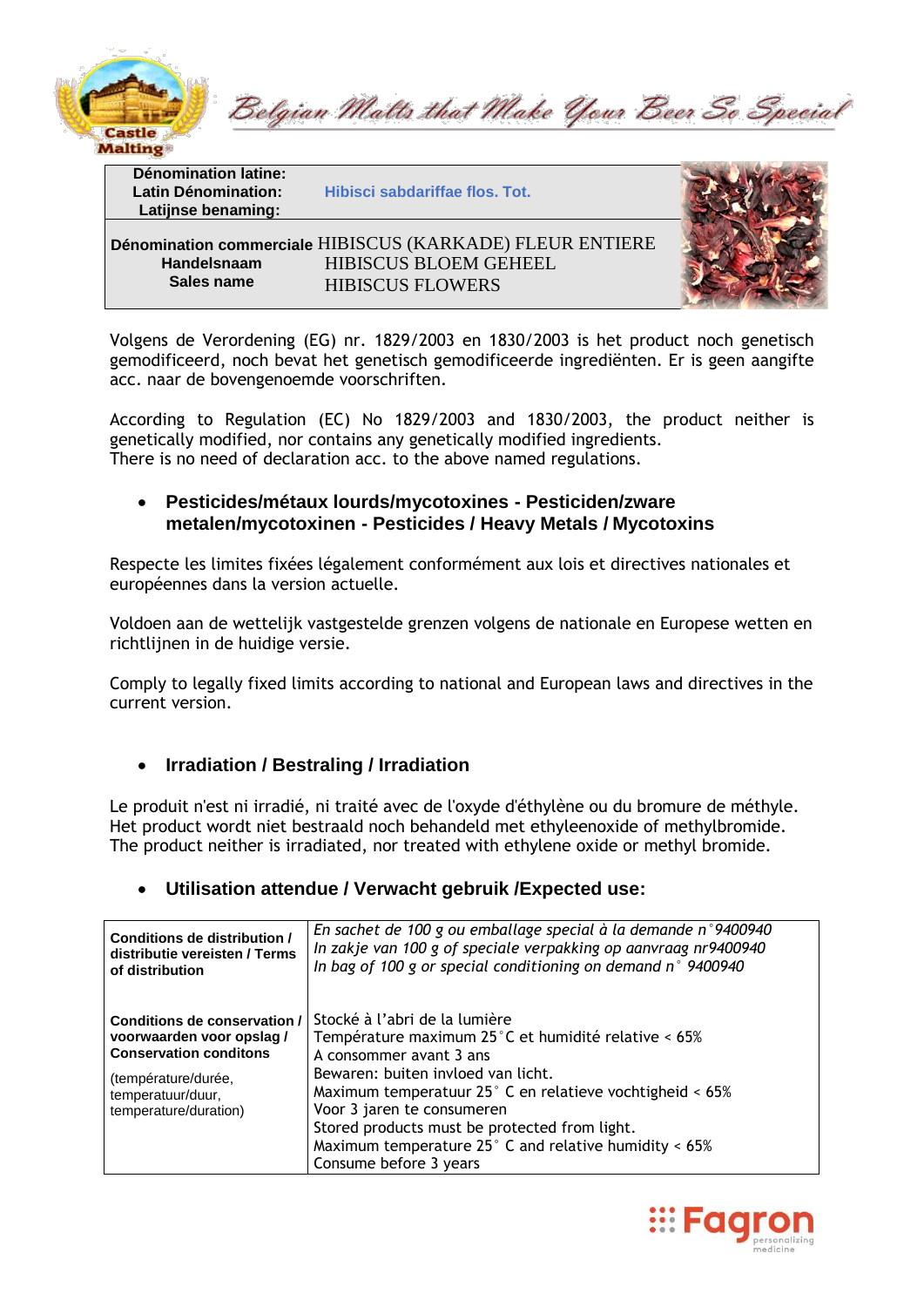

Belgian Malts that Make Your Beer So Special

**Latin Dénomination: Hibisci sabdariffae flos. Tot.** 

**HIBISCUS FLOWERS** 

**Handelsnaam** HIBISCUS BLOEM GEHEEL<br> **Sales name** HIBISCUS ELOWERS



| <b>Utilisation attendue</b>           | stimuler<br>Les fleurs d'hibiscus sont utilisées<br>pour<br>l'appétit, et dans les refroidissements.<br>Les inflammations des voies respiratoires supérieures,<br>pour fluidifier les mucosités.<br>Aussi comme laxatif doux, comme diurétique et dans les<br>troubles circulatoires. |
|---------------------------------------|---------------------------------------------------------------------------------------------------------------------------------------------------------------------------------------------------------------------------------------------------------------------------------------|
| Verwacht gebruik                      | Hibiscusbloemen worden gebruikt om de eetlust te<br>$\bullet$<br>stimuleren en bij verkoudheid.<br>Ontsteking van de bovenste luchtwegen, om het slijm te<br>$\bullet$<br>verdunnen.<br>Ook als mild laxeermiddel, als diureticum en<br>bij<br>aandoeningen van de bloedsomloop.      |
| <b>Expected use</b>                   | Hibiscus flowers are used to stimulate appetite, and in<br>colds.<br>Inflammation of the upper respiratory tract, to thin the<br>phlegm.<br>Also as a mild laxative, as a diuretic and in circulatory<br>disorders.                                                                   |
| <b>Emplois fautifs</b><br>potentiels  | Bon à savoir: L'efficacité des indications revendiquées n'ayant<br>pas été prouvée, l'utilisation thérapeutique ne peut être<br>recommandée. L'emploi des fleurs d'hibiscus pour améliorer<br>l'aspect et le goût n'est cependant par mis en cause.                                   |
| <b>Potentieel verkeerd</b><br>gebruik | Goed om te weten: Aangezien de werkzaamheid van de<br>beweerde claims niet is bewezen, kan therapeutisch gebruik<br>niet worden aanbevolen. Het gebruik van hibiscusbloemen om<br>het uiterlijk en de smaak te verbeteren, wordt echter niet in<br>twijfel getrokken.                 |
| <b>Potentially wrong use</b>          | Good to know: As the efficacy of the claims claimed has not<br>been proven, therapeutic use can not be recommended. The use<br>of hibiscus flowers to improve the appearance and taste,<br>however, is not questioned.                                                                |